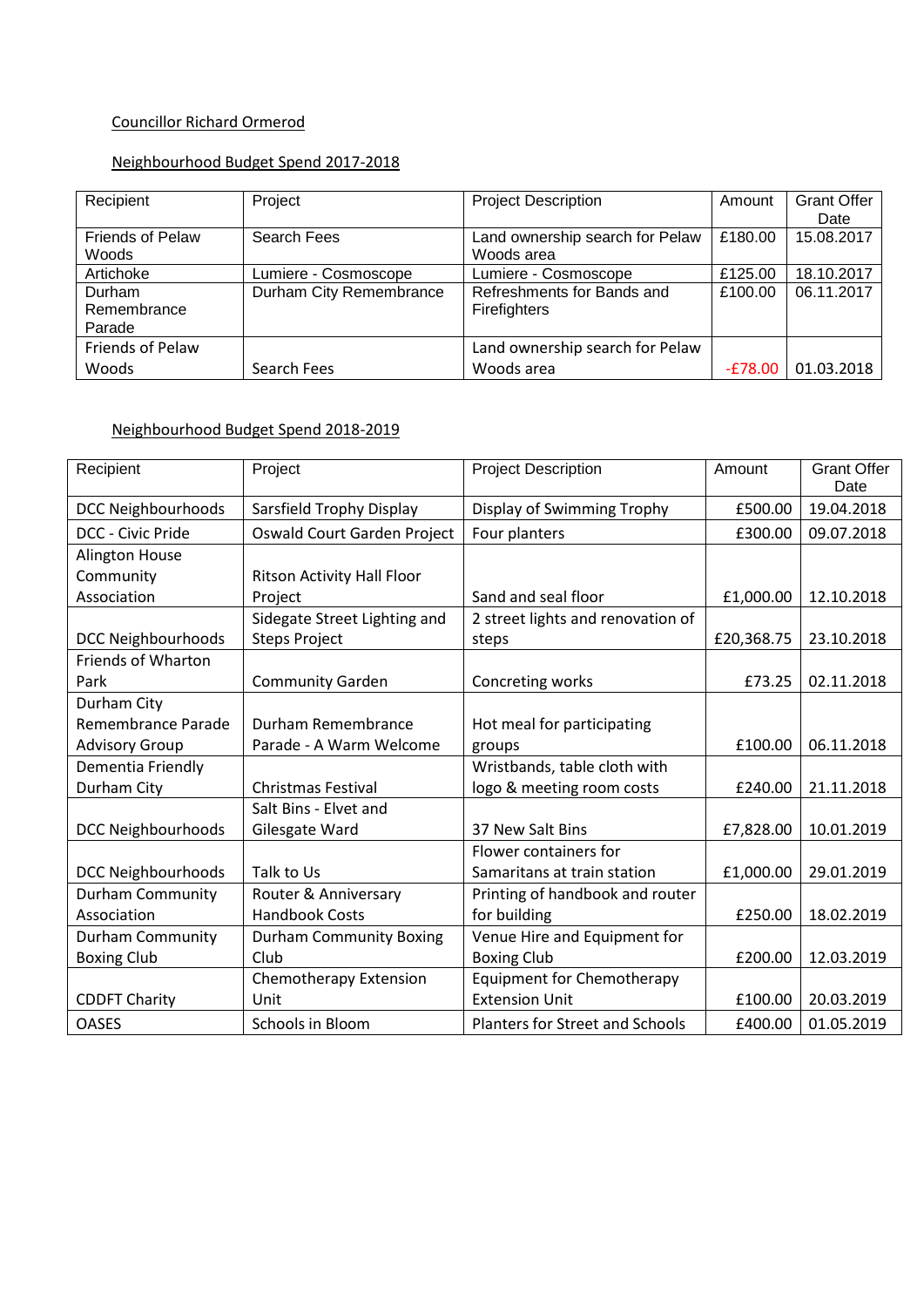### Neighbourhood Budget Spend 2019-2020

| Recipient                    | Project                       | <b>Project Description</b>      | Amount    | <b>Grant Offer</b> |
|------------------------------|-------------------------------|---------------------------------|-----------|--------------------|
|                              |                               |                                 |           | Date               |
| Durham BID Company           | Infrastructure for Durham     | IT equipment and consultancy    | £500.00   | 14.06.2019         |
| Ltd                          | <b>BID</b>                    |                                 |           |                    |
| <b>DCC Neighbourhoods</b>    | St Oswald's Court in Bloom    | Plants, Planters and Hanging    | £1,532.00 | 27.06.2019         |
|                              |                               | <b>Baskets</b>                  |           |                    |
| <b>DCC Neighbourhoods</b>    | St Oswald's Court in Bloom    | Plants, Planters and Hanging    | £2,427.52 | 27.06.2019         |
|                              |                               | <b>Baskets</b>                  |           |                    |
| <b>Believe Housing Ltd</b>   | Oswald Court -- Feature Art   | Design and install sculpture    | £3,500.00 | 03.07.2019         |
| St Oswald's Church           | Institute Renovation, Church  | Repair and repaint windows and  | £1,416.00 | 22.08.2019         |
| Durham                       | St. Durham                    | repair brickwork                |           |                    |
| Durham Police                | Durham's Young Heroes         | End of year event costs         | £100.00   | 07.11.2019         |
| <b>Durham Palatinates</b>    | DPNC Staying Safe in          | Leaf blower & first aid kits    | £251.83   | 13.12.2019         |
| <b>Netball Club</b>          | Autumn 2019                   |                                 |           |                    |
| Durham City                  | Purchase & installation of 3  | Rotary Club of Durham Elvet     | £250.00   | 10.01.2020         |
| Defibrillator Project        | defibrillators in Durham City |                                 |           |                    |
| Thursday Drama               | Contribution towards room     | <b>Alington House Community</b> | £500.00   | 17.01.2020         |
| Group                        | hire                          | Association                     |           |                    |
| Durham City Cricket          | Replace Roof on Clubhouse     | Durham City Cricket Club        | £250.00   | 04.02.2020         |
| <b>Clubhouse Roof</b>        |                               |                                 |           |                    |
| Replacement                  |                               |                                 |           |                    |
| Durham City                  | Purchase & installation of 3  | Rotary Club of Durham Elvet     | £300.00   | 06.02.2020         |
| Defibrillator Project        | defibrillators in Durham City |                                 |           |                    |
| <b>Ritson Hall</b>           | Stage 1 Design Plans          | <b>Alington House Community</b> | £475.00   | 24.03.2020         |
| <b>Refurbishment Project</b> |                               | Association                     |           |                    |

### Neighbourhood Budget Spend 2020-2021

| Recipient                                        | Project                                                                 | <b>Project Description</b>                                                      | Amount    | <b>Grant Offer</b><br>Date |
|--------------------------------------------------|-------------------------------------------------------------------------|---------------------------------------------------------------------------------|-----------|----------------------------|
| <b>DCC Neighbourhoods</b>                        | Gilesgate Roundabout<br>Improvements                                    | Shrub planting on Gilesgate<br>Roundabout                                       | £2,872.92 | 07.07.2020                 |
| Durham Elvet Rotary                              | <b>Thank You Goodie Boxes</b>                                           | Goodies Boxes for Care Homes<br>in Durham City area                             | £200.00   | 18.08.2020                 |
| City of Durham Parish<br>Council                 | Durham City Heritage App                                                | Creation of mobile app and web<br>platform to show Durham<br>Heritage           | £750.00   | 28.08.2020                 |
| St Oswald's Church<br><b>PCC</b>                 | Contribution towards an<br>Accessible Toilet - St<br>Oswald's Institute | Creation of accessible toilet                                                   | £2,000.00 | 24.09.2020                 |
| <b>Culture Healing</b><br><b>Communities CIC</b> | Moving Forward                                                          | PO Box Number & Additional<br>paid worker                                       | £244.58   | 01.10.2020                 |
| Durham City Access<br>for All                    | <b>Access Guide Durham City</b><br>Website                              | Website design, maintenance &<br>updating, Domain Name<br>Registration, Hosting | £132.00   | 16.10.2020                 |
| <b>Durham Palatinates</b><br><b>Netball Club</b> | <b>Covid Recovery Assistance</b>                                        | <b>UPVC Bibs</b>                                                                | £175.02   | 10.11.2020                 |
| DCC Neighbourhoods                               | The Sands $-20$ mph                                                     | Creation of 20mph zone on<br>Sands Estate                                       | £2,401.58 | 02.12.2020                 |
| 15th Durham (Elvet)<br>Scout Group               | <b>Return to Scouting Post</b><br><b>COVID</b>                          | purchase of 4 Covid Enhanced<br>first aid kits                                  | £100.00   | 18.12.2020                 |